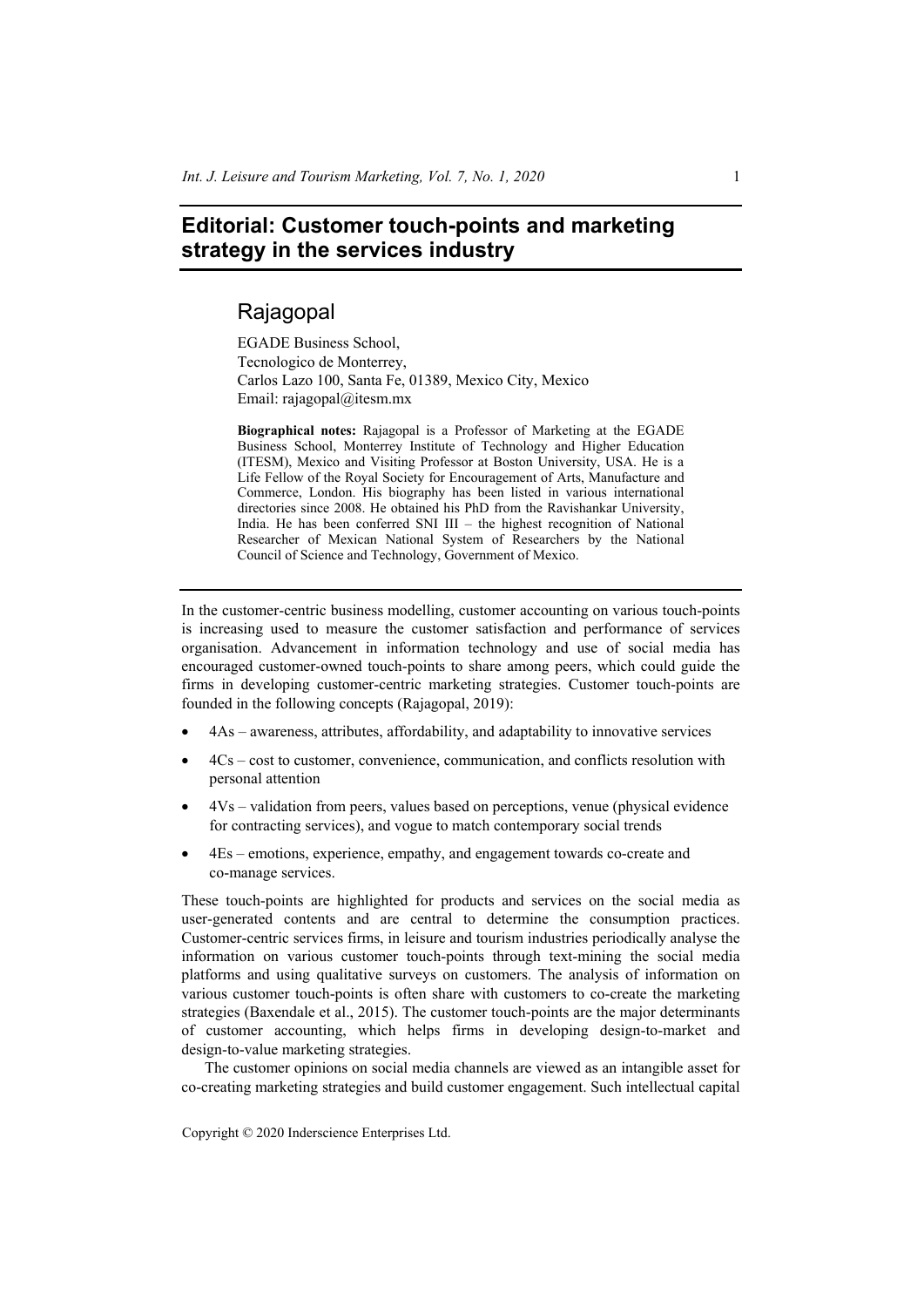is used by most services firms as an effective constituent of the balance score care exercise. Consequently, the majority of customer touch-points are taken into consideration as referral communication to acquire new customers. The analysis of customer touch-points therefore, have been emerged as core indicators of new management accounting process in services industries. A range of customer-related strategies have been evolved from the analysis of customer touch-points to support strategic management accounting system (Roslender and Hart, 2010). Besides, the leisure and tourism industries, the retailing industry has benefited from the analysis of information on customer touch-points to converge industry and customer ecosystems. Amazon, has gained greater push from the analysis of vital customer touch-points to understand the voice of customers (VoC). The process of quality function deployment is largely affected by the VoC in improving the service performance.

Mapping customer perceptions and value semantics provide core strategy directions in bridging the customer needs and solutions from the services firms. It is important to remember that customer today seek solutions to their existing problems and not merely products or services. Consequently, the customer experience is critical for companies, which can be explored from the online platforms and informal social networks, which provide guidance to the firms to define, measure, analyse, implement, and exercise collective control on the marketing strategies. The firms in leisure industries like customer entertainment firms (multiplex services, amusement parks and restaurants) and tourism services face major challenge to manage and control customer experience across all the touch-points that define the customer journey, in absence of adequate information. However, despite several voluntary efforts, the information on social media could not be filtered with the predetermined industrial and ethical platforms except some organised social media channels like Facebook and Twitter. Most social media sites such as blogs promoted by private owners do not meet the critical indicators including correctness, relatedness, competency, public information ethic and trustworthiness. Often, social media is criticised for posting unfiltered information on customer touch-points, which is somewhat in contrast to the information of the corporate communication channels. Such anomalies in information pose significant difficulties to establish customer accountability and determine the degree of customer engagement (Krishen et al., 2016).

Conventionally, customer opinions on key touch-points have been viewed as a rich source for managerial decisions and developing customer-centric marketing strategies. Upon analysing the outcome of customers' interactions with firms at touch-points largely owned by the firms, which are used as principal contents in advertising, point-of-sales communication, and validating information on corporate websites. The experience of using information on customer touch-points vary longitudinally (over time) and latitudinally (over geo-demographic segments) in intensity and volume. The customer opinion on categorical touch-points can be used in co-creating customer-centric strategies by the firms. Consequently, the customer-to-customer interactions on social media and documented interpersonal communication constitute the bottom-line of customer-centric marketing strategy (Lemon and Verhoef, 2016).

This issue of the journal includes four papers that address topics on customer accountability, wellness and satisfaction, consumer psychology, and social media and self-efficacy. These papers discuss contemporary research propositions and attempt to establish convergence between the role of consumers and managerial decisions in a competitive leisure and tourism marketplace. I hope the collection of research papers